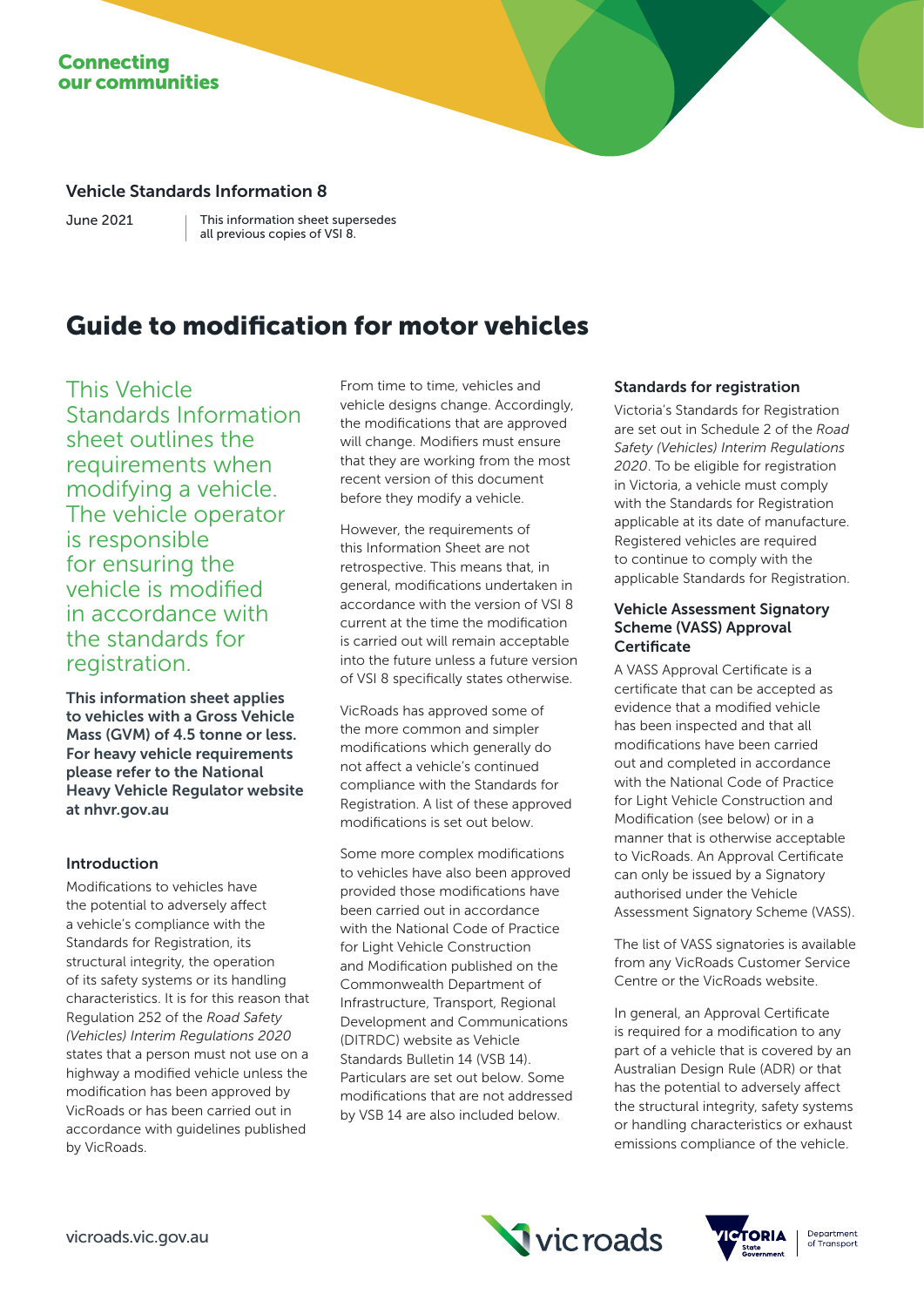Note: Any modification not specifically listed as an approved modification in this Information Sheet will require a VASS Approval Certificate or may be prohibited. It is recommended to contact a VASS signator before conducting any modification not listed in this Information Sheet.

# Approved modifications

For the purposes of Regulation 252 of the *Road Safety (Vehicles) Interim Regulations 2020*, fitment of, or changes to the following are approved modifications:

- ∞ additional lighting, forward and rearward facing lamps which comply with the Standards for Registration
- ∞ air filter (including pod-type air filters) on EFI vehicles if there are no other intake modifications, all sensors remain in place and the filter is a dry (non-oiled) type.
- air horns (single tone only)
- an alarm and immobiliser as long as this does not have a "remote start" feature
- ∞ bull bars, which comply with the requirements in VSI 1 Bull Bars
- cargo barriers complying with AS/ NZS 4034
- ∞ 'catch can' in the engine crankcase ventilation system that is plumbed in (atmospheric ventilation is prohibited)
- ∞ gas shock absorbers (provided the vehicle maintains its original attitude)
- heating, ventilation and air conditioning. If this modification alters the windscreen demist performance, VASS certification is required
- ∞ markings, painting, speed strips (See VSI 12 Flashing lights, Other Lights and Reflectors for reflective (prism pattern) film)
- mesh stone shields (windscreens and lamps) which comply with VSI 29 *Drivers Field of View Requirements*
- ∞ mudflaps, spats and pebble guards
- radio and sound systems including aerials, speakers and fittings where no structural modification takes place
- ∞ rear vision mirror extensions for towing
- ∞ roof racks
- stabiliser bars, torque rods and traction rods, provided the ground clearance requirements are still met
- supplementary mirrors not interfering with or significantly reducing the area of the mirrors required by the Standards for Registration
- sun visor (exterior) and rear window louvres
- ∞ tow bars, which comply with AS 4177 and designed to fit that make, model and year of vehicle, and are supplied with detailed fitment instructions
- window tinting, which complies with the requirements in VSI 2 Window Tinting
- equipment or accessories equivalent in quality, performance and safety to those fitted to the vehicle or supplied or recommended by the vehicle manufacturer as original equipment or accessories
- modifications to vehicle electrical systems other than modifications that affect safety systems, vehicle dynamic and primary control systems, exhaust emissions, hybrid drive systems, any electrical system operating at over 28V or compliance with the Standards for Registration.

In addition to the above, modifications which do not affect the structure, suspension, handling, restraints, safety systems, emissions systems or the compliance with ADRs or relevant Standards for Registration for the vehicle are also approved modifications.

Note: This approval does not apply to a modification that has been carried out in a manner that does not comply or would cause the vehicle not to comply with a Standard for Registration.

## Vehicle Standards Bulletin 14  $(NSR 14)$

### National code of practice for light vehicle construction and modification

VSB 14 is published on the Commonwealth Department of Infrastructure, Transport, Regional Development and Communications (DITRDC) website. This code of practice has been developed in consultation with industry, user groups and government agencies with an interest in light vehicle construction and modification. VSB 14 has been endorsed by State and Territory vehicle registration authorities. Regulation 22(3)(c) of the *Road Safety (Vehicles) Interim Regulations 2020* requires that any modification or addition to a light vehicle be certified as complying with VSB 14 or be otherwise approved by VicRoads. VSB 14 cannot and does not address every conceivable modification. While modifications not addressed by VSB 14 are generally not permitted, there may be some circumstances where these modifications are allowable. In such cases it is essential that the vehicle owner consult a VASS Signatory before commencing any work. In all cases it is recommended to speak with a VASS Signatory before commencing any certifiable modification.

Most of the modifications covered by VSB 14 require a VASS Approval Certificate. However, some modifications do not require certification provided that they have been carried out in accordance with the General Requirements section of the relevant Modification Code in VSB 14. More specific information is set out below. It is strongly recommended that readers of VSB 14 familiarise themselves with the Important Information for Users and the General Requirements sections of each of the relevant VSB 14 modification codes before commencing work on a vehicle.

The following approved modifications are identified using the applicable VSB 14 Modification Code. Also included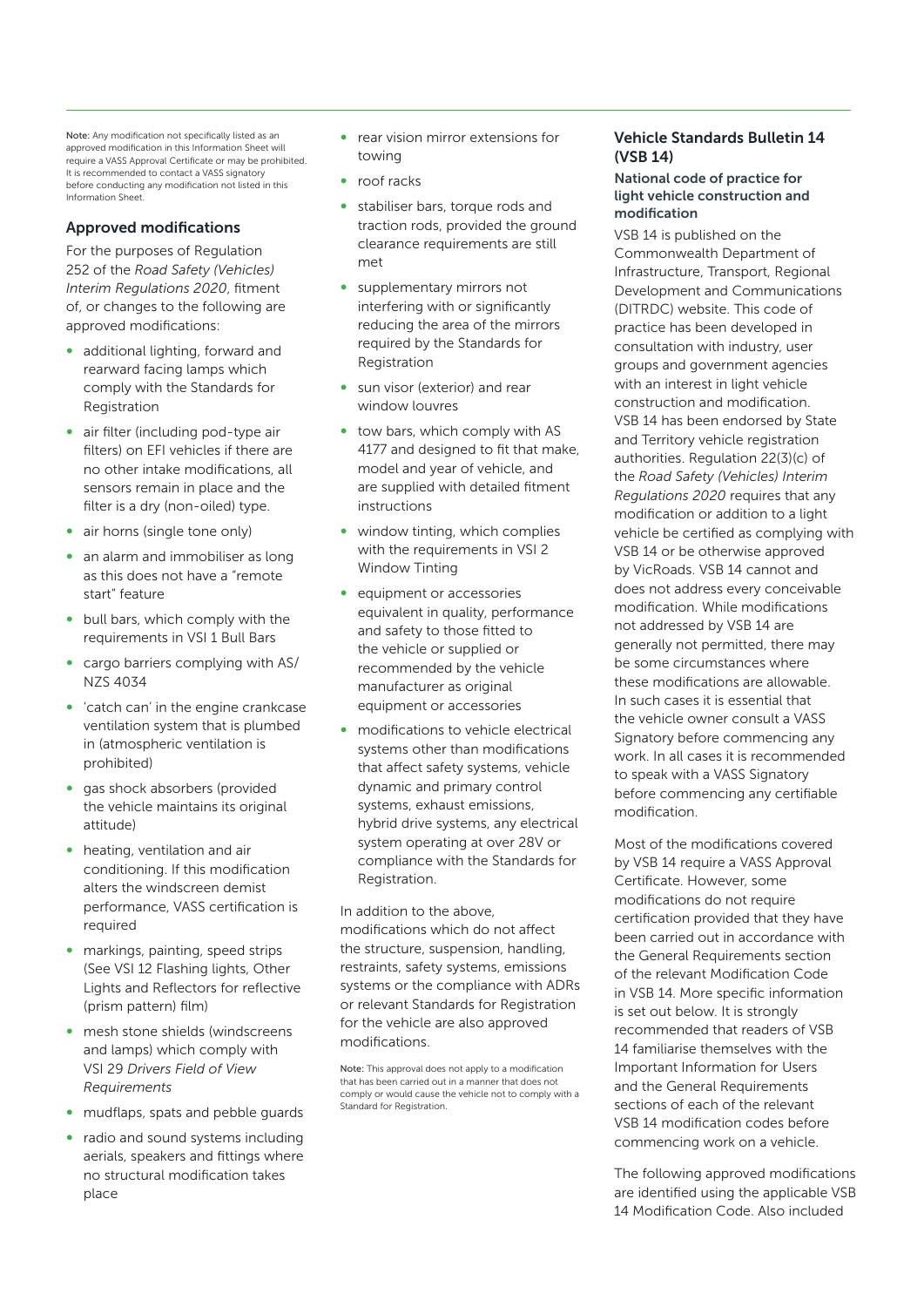are guidelines for other related modifications that are not specifically addressed by VSB 14. Where indicated, a VASS Approval Certificate is required.

Persons contemplating a modification that will require a VASS Approval Certificate are strongly advised to consult a VASS Signatory before commencing any work.

# Engines

## VSB 14 Modification Code LA

Modifications listed under section 1.1 and 4 of VSB 14 section LA are considered to be approved modifications when conducted in accordance with instructions and compliance with Standards for Registration are maintained.

In all cases, if the engine is modified such that the resulting power increase is greater than 20% it must be certified by a VASS Signatory under the relevant Code of Section LA.

Off Road and Passenger Vehicles manufactured on or after January 1986 and Commercial vehicles below 2.7 tonnes GVM manufactured on or after July 1988 must not have any modification that significantly increases engine performance or otherwise affects exhaust emissions unless certified by a VASS Signatory.

Fitting replacement original equipment, equivalent or better components that have no influence on engine performance or exhaust emissions (e.g. higher volume oil pump than original, fitment of an aftermarket intercooler, intake filters) is allowed.

Note: It is the registered operator's responsibility to notify VicRoads of any change of engine number within seven days.

## Exhaust systems

The following applies instead of Section 2.7 of VSB 14 Modification Code LA. Modified and alternative exhaust systems are permitted if they satisfy the following requirements:

● the exhaust system must not allow direct entry of exhaust gases into the occupant compartment

- ∞ the exhaust system fitted to a motor vehicle must be constructed to ensure that exhaust gases are only emitted from a place designed by the manufacturer to emit such gases
- no part of the exhaust system may pass through the passenger compartment
- for vehicles fitted with one or more catalytic converters as original equipment, the catalytic converter(s) must be retained in their original location and all exhaust gas must flow through the converters at all times. Similarly, any sensors and particulate filters positioned in the exhaust system as original equipment must be retained in their original locations and operational
- no exhaust system whether it be functional or ornamental is to be mounted in such a manner as to create a hazardous situation particularly from hot surfaces or projections
- all piping and muffler systems must be adequately supported
- the vehicle must continue to comply with the ground clearance requirement
- exhaust extractors may be fitted to a motor vehicle manufactured before July 1976, provided they do not foul any part of the steering, suspension, braking or fuel systems. In all other cases, evidence either in the form of an Approval Certificate or acceptable evidence from the extractor manufacturer to show that the vehicle continues to comply with all applicable emission regulations will be required

Evidence from the extractor manufacturer is acceptable if it includes information:

- identifying the extractors as appropriate for the particular vehicle make and model
- certifying that the extractors have all the features and fittings necessary to allow the vehicle's emission control system to be reconnected and work properly
- describing how the extractors should be fitted.
- ∞ There must be no escape path for exhaust gases other than the exhaust outlet
- The vehicle must continue to comply with the noise emission standards applicable to it. For further details, refer to the EPA website.

# Transmission

## VSB 14 Modification Code LB

Modifications listed under section 1.1 and 4 of VSB 14 section LB are considered to be approved modifications when conducted in accordance with instructions and compliance with Standards for Registration are maintained.

The following transmission modifications are prohibited:

- ∞ "re-flashing" of transmission control units other than as approved by the vehicle manufacturer
- permanent locking of a differential or fitting a "spool".

Note: It is a requirement that vehicles manufactured after June 1988 have a functioning and accurate speedometer. The speedometer of a vehicle that has had a transmission or final drive change may need to be recalibrated to maintain its pre-modification accuracy.

## Brakes

## VSB 14 Modification Code LG

Modifications listed under section 1.1 and 4 of VSB 14 section LG are considered to be approved modifications when conducted in accordance with instructions and compliance with Standards for Registration are maintained.

#### Body and chassis VSB 14 Modification Code LH

Modifications listed under section 1.1 and 4 of VSB 14 section LH are considered to be approved modifications when conducted in accordance with instructions and compliance with Standards of Registration are maintained.

VicRoads VSI 2 must be referred to for information on window tinting and films in place of VSB 14 section LH.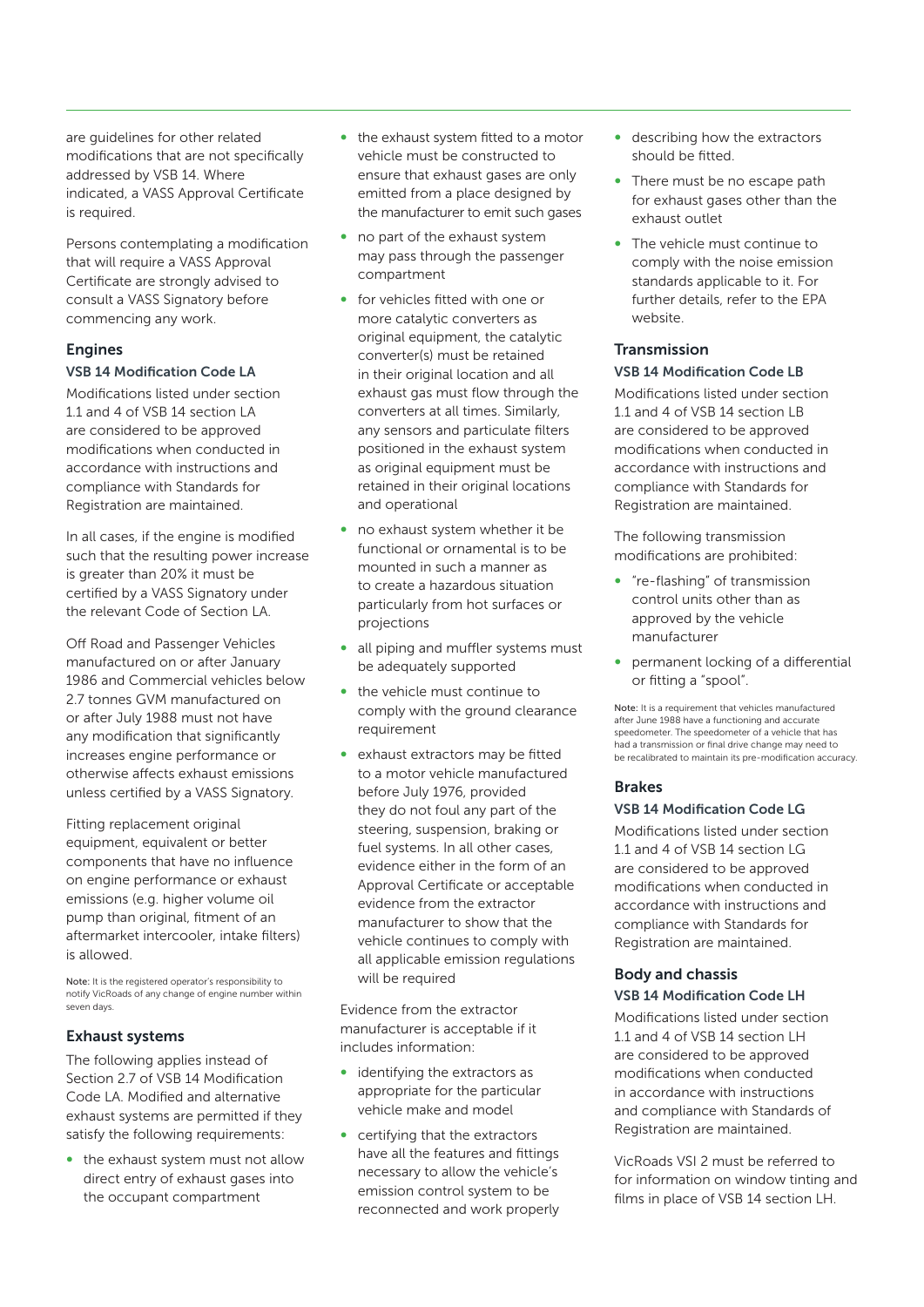## External gauges

Gauges may be mounted externally forward of the windscreen in a position visible to the driver provided the gauge and gauge mounting structure complies with the requirements for bonnet scoops and projections in VSB 14 Section LH.

If the gauges have instrument lighting then the intensity of the light must not be greater than that of the interior instrument panel.

It is recommended that pressure gauges are of a type that are electrically controlled, however if pressure lines are required to operate the gauges then the lines must be suitable for the pressures and temperatures involved, braided type lines are preferred. The lines must be appropriately supported and routed so that they are not likely to fail or be damaged during normal use.

## Protrusions

A modification to a vehicle must not result in:

- any object or fitting, protruding from any part of the vehicle in a manner likely to create the risk of bodily injury to any person
- ∞ any component, feature object or fitting on the vehicle whose design, construction and/or condition and the manner in which it is affixed, is likely to create the risk of bodily injury to any person
- ∞ any bumper bar which does not have its ends turned towards the body of the vehicle to a sufficient extent to avoid any risk of hooking or grazing any person.

Vertical supports forward of the windscreen for use in conjunction with overhead carriers must not adversely affect the vehicle driver's forward field of view (see VSI 29 *Drivers Field of View Requirements* for more information).

#### Glazing (windscreen and windows)

All replacement or modified windscreens, windows, glazed partitions, etc. must be of appropriate automotive safety glass or other

approved material and must comply with the Standards for Registration.

The luminous transmittance of all glazing material including any applied tinting must also comply with the Standards for Registration.

Refer to VSI 2 *Window tinting and films* for further information on glazing and window tinting.

## Seating and occupant protection Modifying seats or seating capacity

Refer to VSI 19 *Additional or Replacement Seats* for guidelines regarding the modification of seats or seating capacity of a vehicle.

Note: It is the Registered Operator's responsibility to notify VicRoads of any change to the number of adult seating positions.

#### Child restraint anchorages

Refer to VSI 17 *Child restraint anchorages* for guidelines on the fitment of child restraint anchorages.

Wheelchair accessible vehicles Wheelchair accessible vehicles must be certified by a VASS Signatory.

#### Internal rollcages

Internal rollcages must be certified by a VASS Signatory as complying with either VSB 14 Modification Code LK8 or with Codes LK9 and LK10 (as applicable).

## Motorcycles and three wheeled vehicles

## VSB 14 Modification Code LL

Modifications listed under section 1.1 and 4 of VSB 14 section LL are considered to be approved modifications when conducted in accordance with instructions and compliance with Standards for Registration are maintained.

#### Seat conversions

Conversion of a two-seat motorcycle to a single seater or conversion of a modified motorcycle to its original seating configuration does not require certification providing the motorcycle frame is not cut, drilled or welded and the modifications are carried out in accordance with section 5 of VSB 14 section LL Specific Requirements for Seat Conversions.

#### **Sidecare**

The fitting, or removal, of a sidecar is permitted provided the motorcycle frame is not cut, drilled or welded. Sidecars must only be fitted to the left-hand side of a motorcycle.

## Other modifications

Other modifications to motorcycles that affect the structure, suspension, handling safety systems, emissions systems (including the fitment of alternative engines) or compliance with ADRs must be approved by a VASS Signatory.

## Fuel systems

Note – Nitrous oxide injection systems must not be fitted. This prohibition includes a partial installation or a disconnectable nitrous oxide system that is fitted to the vehicle ready for use.

## VSB 14 Modification Code LM

Modifications listed under section 1.1 and 4 of VSB 14 section LM are considered to be approved modifications when conducted in accordance with instructions and compliance with Standards for Registration are maintained.

#### Replacement fuel tanks

Replacement fuel tanks must meet the following requirements:

- The vehicle must have a minimum loaded ground clearance of 100mm and meet the minimum ground clearance requirements as defined in ADR 43 *Vehicle Configuration and Dimensions*.
- No part of any fuel tank or fuel system component must lie below a plane created as a component of that vehicle's Departure Angle (Departure Angle is the greatest angle between the horizontal plane and the plane from the static loaded rear tyres to the lowest, rearmost extremity of the Original Equipment Manufacturer's (OEM) permanent body work).
- Any fuel tank or fuel system component must be at least 100mm inboard of the OEM permanent body work (excluding the filler neck and assembly).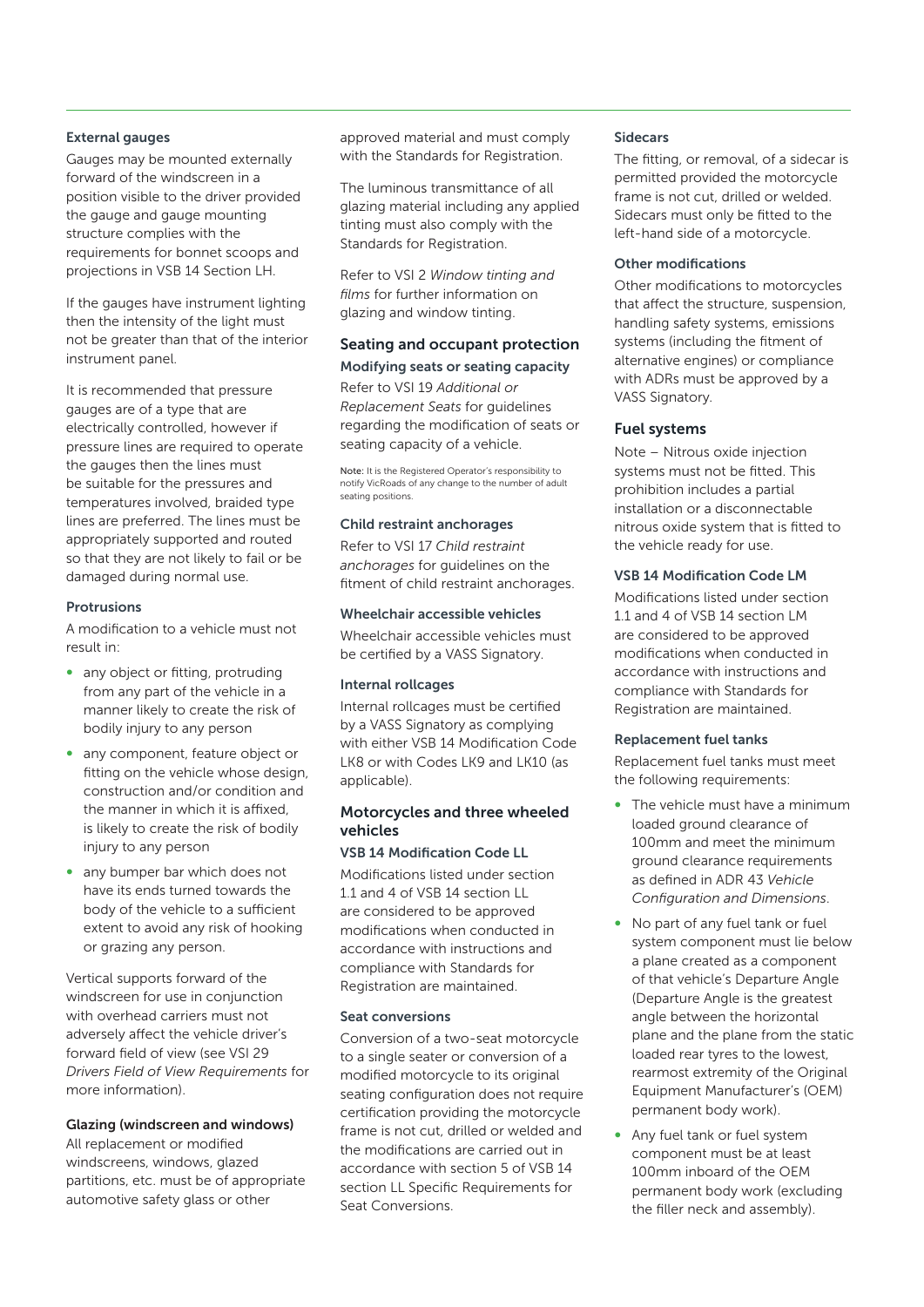- Any fuel tank or fuel system component with a ground clearance of 200mm or less must be adequately protected by shields or adjacent vehicle components.
- In the event of any tyre being deflated, no parts of the fuel tank or fuel system may touch the road surface.
- ∞ If a replacement tank of a 125% or larger capacity than the original uses the original mountings, their strength must be checked and shown to be adequate by a VASS Signatory.
- ∞ Replacement fuel tanks must not adversely affect the suspension travel, controllability, handling or road holding of the vehicle.
- ∞ The fuel filler inlet and cap should be located on the outside of the vehicle. Where an inlet is located inside a vehicle, it must not be inside the passenger compartment and the inlet must be separately sealed from the rest of the vehicle to ensure fumes do not enter the passenger cabin and that provisions are made to ensure any fuel spills are localized and drain outside the vehicle.
- ∞ The fuel tank and filler shall be so arranged that any overflow or leakage of fuel cannot accumulate or contact the exhaust or electrical systems.
- Any apertures created to allow for the installation of the fuel tanks must be suitably sealed to prevent the entry of exhaust, road or fumes into the cabin of the vehicle.

In addition, the following apply to vehicles fitted with Evaporative Emission Control Systems:

- All of the original fitment fuel tank evaporative controls for ventilation of the tank must be retained and operational to prevent hydrocarbon emissions entering the atmosphere.
- ∞ Where a replacement fuel tank is fitted that has a greater capacity than the largest optional fuel tank available for the vehicle, an additional or larger carbon canister of sufficient capacity must be fitted.
- ∞ Vehicles originally fitted with fuel tanks with expansion / vapour spaces must continue to provide these facilities (e.g. modified fuel tanks must have expansion / vapour spaces proportional to their new capacity).
- Vehicles originally equipped with independent liquid / vapour separators must have either an additional separator or that provision built into the new tank.

#### Other fuel system modifications

The following modifications may be carried out without certification provided they do not affect compliance with the Standards for Registration and provided they meet the following general safety requirements:

- Replacement carburettors may be fitted to any motor vehicle provided the vehicle continues to comply with the exhaust emission requirements applicable to it.
- ∞ Any drip tray positioned under the carburettor must be constructed so that any overflow of fuel will not remain in the tray nor flow onto any exhaust pipe, starter motor, alternator or other potential ignition source.

All LPG, LNG and CNG installations must be conducted in accordance with VSI 27 *LPG/LNG/CNG conversions and repairs*.

Note: It is the registered operator's responsibility to notify VicRoads of a change to operate on LPG, LNG or CNG using the conversion report in VSI 27.

## Tyres, rims, suspension and steering

## Introduction

Vehicle manufacturers design the suspension systems of their vehicles to have appropriate stiffness and damping, combined with sufficient travel to provide acceptable handling characteristics and an acceptable level of comfort for the occupants on all road surfaces likely to be encountered during operation.

In the following, references to vehicle ride height relate to the vehicle manufacturer's original specifications.

Manufacturers usually specify ride height as the vertical distance from the centre of a wheel to the centre of the wheel arch immediately above it. Changes in ride height due to modified suspension or body mounting is measured using this method. Changes in ride height due to the fitment of different wheels and tyres must also be factored when measuring the total change in ride height. Ride height is measured unladen with the vehicle sitting on a level surface.

Increases in ride height resulting from replacing or resetting springs that have sagged in service to restore the original ride height are not considered a modification but rather as maintenance.

Lowering or raising the ride height of a vehicle by altering its suspension will alter the amount of suspension travel. For example, lowering a vehicle by fitting shorter springs will reduce the amount of available suspension travel in the "bump" or upward direction. Similarly raising a vehicle by fitting longer springs will reduce the amount of available travel in a downwards or "droop" direction.

#### VSB 14 Modification Code LS

Modifications listed under section 1.1 and 4 of VSB 14 section LS are considered to be approved modifications when conducted in accordance with instructions and compliance with Standards for Registration are maintained.

#### Raising of four wheel drive vehicles – alternative to VSB 14 Modification Code LS

In the case of raising the height of an off road type 4WD of ADR Category NA, NB1, MC or MD, and only in this case, the following applies as an alternative to meeting the suspension lift requirements of Section LS of VSB 14:

● A combination of suspension lift and the fitting of larger diameter tyres that results in a total lift of up to 75mm without the need for the testing and certification normally required by VSB 14 for lifts above 50mm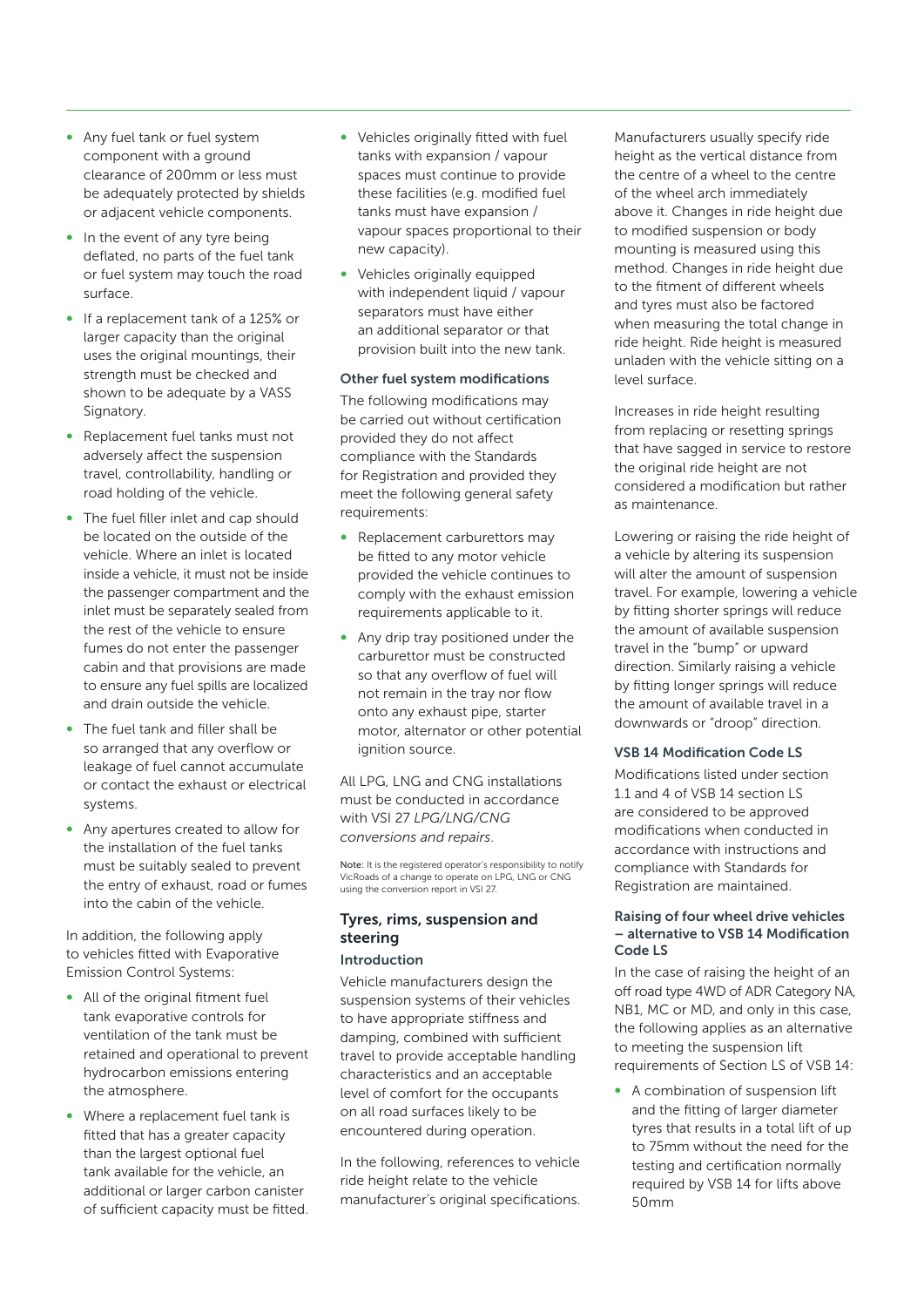- ∞ The vehicle's suspension may be raised by up to 50mm, provided that sufficient suspension travel in either direction is retained.
- Only commercially available suspension kits may be used.
- ∞ Such kits must be:
	- manufactured and supplied by a Corporation;
	- specifically designed and tested by the suspension lift kit manufacturer for the make/ model/variant of the vehicle being modified to ensure no adverse effect on the modified vehicle's propensity for rollover, handling characteristics, braking performance and structural integrity when assessed at the combined suspension lift (up to 50mm) and tyre radius increase (up to 25mm), i.e. a total increase in ride height of up to 75mm; and
	- fitted in accordance with the kit manufacturer's instructions, abiding by any conditions or limitations advised by the suspension kit manufacturer and include a written statement (to be retained by the vehicle owner) of the suitability of the suspension lift kit for the make/ model/variant of the vehicle being modified whether or not installed in combination with the permissible tyre diameter increase.
- ∞ Tyres up to 50mm larger in diameter than that specified by the vehicle manufacturer may be fitted to an off-road type 4WD provided:
	- The entire tyre cross section is covered by the vehicles bodywork in plan view with the front wheels in the straight ahead position
	- The tyres do not foul the bodywork, braking system or any suspension or steering component under any combination of suspension and steering movement.

## Aluminium alloy wheels

Aluminium alloy wheels (mags) are acceptable provided they have a load rating of at least that stipulated on the vehicle's tyre placard, meet the rim width requirements of VSB 14 and are legibly and durably marked to show compliance with one of the following standards:

- ∞ AS 1638 Australian Standard
- DOT Department of Transport USA
- ∞ JWLT Japanese Light Alloy Wheel Truck and Bus
- JWLT Japanese Light Alloy Wheel
- ∞ JIS Japanese Industry Standard
- KBA German TUV Certification
- ∞ VIA Vehicle Inspection Association Japan.

Note: Repaired or damaged alloy wheels are not acceptable.

## Airbag suspension

The replacement of conventional coil and/or leaf springs by airbags is acceptable provided that:

- a VASS Approval Certificate has been issued in respect of the modification
- ∞ the ride height of an individual wheel or axle cannot be altered while the vehicle is in motion
- at least two thirds of the original suspension travel in either direction is retained at all selectable ride heights while the vehicle is in motion
- the original attitude of the vehicle is maintained at all selectable ride heights while the vehicle is in motion
- a minimum running clearance of 100mm is maintained at all selectable ride heights while the vehicle is in motion and when parked. While servicing and diagnostics mode are permitted, the option cannot be used on public roads
- air supply must be of suitable capacity to supply the system and re-plenish the system sufficient to maintain vehicle height under all operating conditions. A non-return

valve is incorporated to ensure continued inflation of the airbags in the vent of compressor failure. The air tank is required to have a valve so water vapour can be drained periodically

- air supply and control airline must be manufactured to an appropriate automotive standard such as SAE J844
- ∞ storage reservoirs or tanks must be manufactured to an appropriate automotive standard such as SAE  $.11<sub>O</sub>$
- an audible or visual indicator visible to the driver in their normal seated position is fitted to alert the driver of any height or pressure change or compressor failure.

## Modifications to vehicles equipped with Electronic Stability Control (ESC)

Modification to the tyres, rims, suspension and steering of a vehicle fitted with Electronic Stability Control (ESC) can affect the operation of this important safety system.

For modification codes contained in Tyres, rims, suspension and steering of this document and Section 4 of Section LS in VSB14, evidence should be obtained either from the vehicle manufacturer, kit manufacturer or through testing to determine the impact on the ESC system. To remain within the scope of this section, a vehicle fitted with ESC must not be modified if the operation of the ESC is adversely affected unless the ESC system is adjusted to restore its original operational parameters.

Any modification to these components outside the requirements as set out in the above or outside vehicle manufacturer's specifications will require a VASS Approval Certificate. The VASS Signatory will need to confirm the ongoing operation of the ESC system through appropriate evidence or testing in accordance with the ADR.

Note: vehicles equipped with ESC must not have the ESC control unit disconnected.